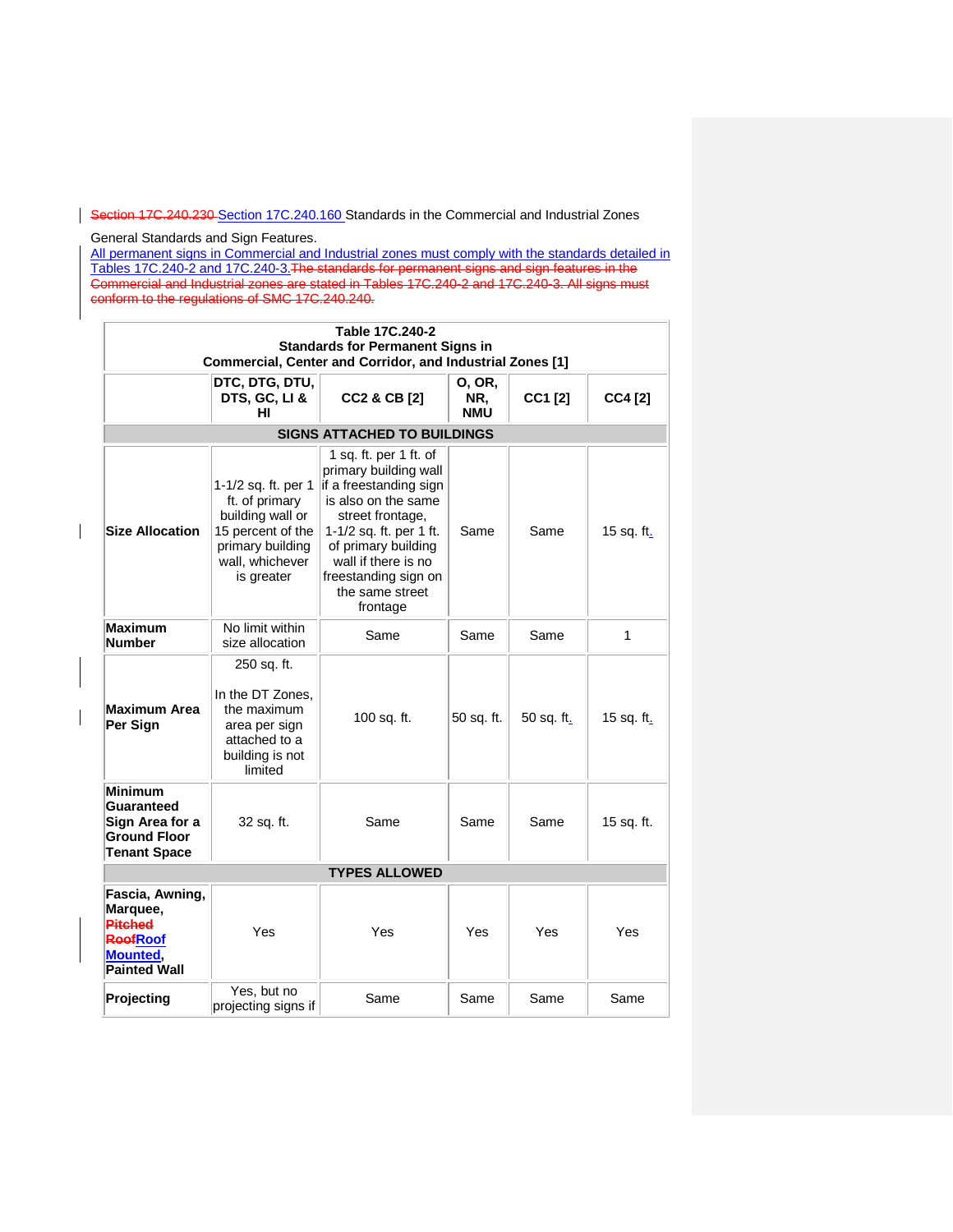|                                                                                                        | a freestanding<br>sign is also on                                                                                                               |                                                                                                                                                                                                                    |                                         |                                                             |                                                                          |
|--------------------------------------------------------------------------------------------------------|-------------------------------------------------------------------------------------------------------------------------------------------------|--------------------------------------------------------------------------------------------------------------------------------------------------------------------------------------------------------------------|-----------------------------------------|-------------------------------------------------------------|--------------------------------------------------------------------------|
|                                                                                                        | the same street<br>frontage                                                                                                                     |                                                                                                                                                                                                                    |                                         |                                                             |                                                                          |
| Rooftop                                                                                                | Yes                                                                                                                                             | <b>No</b>                                                                                                                                                                                                          | N٥                                      | <b>No</b>                                                   | N٥                                                                       |
|                                                                                                        |                                                                                                                                                 | <b>FREESTANDING SIGNS</b>                                                                                                                                                                                          |                                         |                                                             |                                                                          |
| Maximum<br><b>Number</b>                                                                               | 1 per site or 1<br>per 300 ft. of<br>arterial street<br>frontage and 1<br>for each<br>additional 300 ft.<br>or fraction<br>thereof [3]          | 1 per arterial street<br>frontage                                                                                                                                                                                  | 1 per<br>arterial<br>street<br>frontage | 1<br>monument<br>sign per<br>arterial<br>street<br>frontage | 1 monument<br>sign per<br>building                                       |
| When Not<br><b>Allowed</b>                                                                             | Not Limited                                                                                                                                     | Not allowed if there<br>is already a<br>projecting sign on<br>the same site<br>frontage, or if<br>existing signs<br>attached to buildings<br>exceed the limit of 1<br>sq. ft. to 1 ft. of<br>primary building wall | Same                                    | Same                                                        | Not allowed<br>if there is<br>already a<br>wall or<br>projecting<br>sign |
| <b>Size Allocation</b><br>for All<br>Freestanding<br><b>Signs</b>                                      | 1 sq. ft. per 1 ft.<br>of arterial street<br>frontage<br>Local street<br>frontage can be<br>used if there are<br>not arterial site<br>frontages | Same                                                                                                                                                                                                               | Same                                    | Same                                                        | 15 sq. ft.                                                               |
| <b>Size Limit</b>                                                                                      | 250 sq. ft.                                                                                                                                     | 75 sq. ft. [5]                                                                                                                                                                                                     | 50 sq. ft.<br>[5]                       | 50 sq. ft.                                                  | 15 sq. ft.                                                               |
| <b>Maximum</b><br>Height [6]                                                                           | 35 ft.<br>in the DTS zone.<br>the maximum<br>height is 60 ft.                                                                                   | 20 ft.                                                                                                                                                                                                             | 20 ft.                                  | 5 ft.                                                       | 5 ft.                                                                    |
|                                                                                                        | <b>ADDITIONAL SIGNS ALLOWED</b>                                                                                                                 |                                                                                                                                                                                                                    |                                         |                                                             |                                                                          |
| <b>Directional</b><br>Signs,<br><b>Temporary</b><br>Signs                                              | See SMC 17C.240. <del>240</del> 210(HD) and SMC 17C.240. <del>240(G)</del> 220                                                                  |                                                                                                                                                                                                                    |                                         |                                                             |                                                                          |
| Yes = Allowed                                                                                          | $No = Problem$                                                                                                                                  |                                                                                                                                                                                                                    |                                         |                                                             |                                                                          |
| Notes:<br>[1] Temporary signs are regulated under SMC 17C.240. <del>240(H)220</del> , Temporary Signs. |                                                                                                                                                 |                                                                                                                                                                                                                    |                                         |                                                             |                                                                          |
|                                                                                                        | [2] Signs in CC zones are subject to the standards and guidelines contained in the Initial Design                                               |                                                                                                                                                                                                                    |                                         |                                                             |                                                                          |

 $\overline{\phantom{a}}$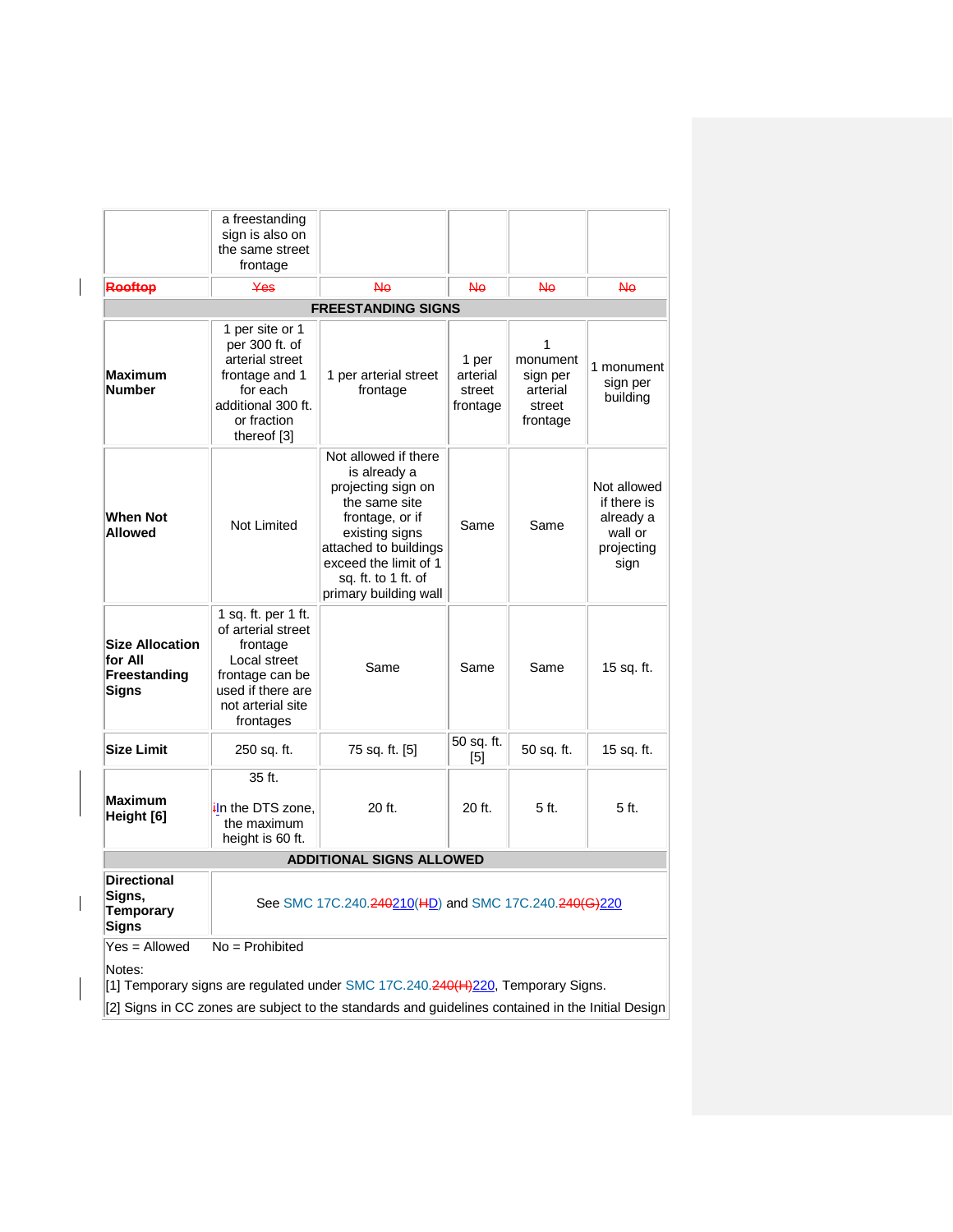Standards and Guidelines for Centers and Corridors.

[3] On sites with frontages longer than 300 feet, sign area earned from the first 300 feet may not be used on the second sign. For example, a 350-foot street frontage may have a 200 sq. ft. and a 50 sq. ft. freestanding sign. Interstate freeways, United States highways, state routes that are not also City of Spokane Arterials are not considered arterial streets for purposes of this Title. Sites with frontage on more than one arterial are allowed a freestanding sign on each arterial. The size allocation for each freestanding sign shall be calculated independently using only the length of the arterial frontage adjacent to the freestanding sign. The square footage allowance for freestanding signs for one arterial shall not be transferred to other arterials.

[4] Where a site has no arterial street frontage, one freestanding sign is allowed.

[5] The maximum sign area may be an additional twenty-five square feet for each additional business on a site having more than one business, up to a maximum area of one hundred fifty square feet.

[6] This height limit is for the total height of the combined sign face and sign structure.

[7] These signs may be allowed in addition to signs attached to buildings and freestanding signs when they meet the standards of [SMC 17C.240.240210\(HD\) a](https://my.spokanecity.org/smc/?Section=17C.240.240)nd SMC [17C.240.240\(G\)220.](https://my.spokanecity.org/smc/?Section=17C.240.240)

| <del>Table 17C.240-3</del><br>Sign Features for All Signs in Tables 17C.240-1 and 17C.240-2 |                                                  |                                                 |  |  |
|---------------------------------------------------------------------------------------------|--------------------------------------------------|-------------------------------------------------|--|--|
|                                                                                             | GC, CC2, Downtown, CB, LI<br><del>&amp; HI</del> | 0, OR, NR, NMU, CC1 & CC4                       |  |  |
| <b>Electronic Message Center</b><br><b>Sign Features</b>                                    | <del>Yes [1]</del>                               | <del>Yes [1]</del><br>Not Permitted in CC4 Zone |  |  |
| Lighting                                                                                    | Direct, Indirect, or Internal                    | Same                                            |  |  |
| <b>Maximum Distance</b><br><b>Extending into ROW</b>                                        | See SMC 17C.240.240(C)                           | <del>Same</del>                                 |  |  |
| <del>Maximum Area</del><br><b>Extending into ROW</b>                                        | See SMC 17C.240.240(C)                           | <del>Same</del>                                 |  |  |
| Benus Allewance for<br>Outstanding Design                                                   | See SMC 17C.240.290                              | <del>Same</del>                                 |  |  |
| <del>Yes = Allowed —</del><br>No <del>– Prohibited</del>                                    |                                                  |                                                 |  |  |
| Notes:                                                                                      |                                                  |                                                 |  |  |

[1] Electronic Message Center sign features are allowed in the GC, CC2, Downtown, CB, LI, HI OR, NR, NMU, & CC1 zones if they meet the standards of SMC 17C.240.240(J), Elect Center Signs.

| Table 17C.240-3                                          |  |  |  |
|----------------------------------------------------------|--|--|--|
| Sign Features for All Signs in Table 17C.240-2           |  |  |  |
| GC, CC2, Downtown, CB, LI, HI, O, OR, NR, NMU, CC1 & CC4 |  |  |  |